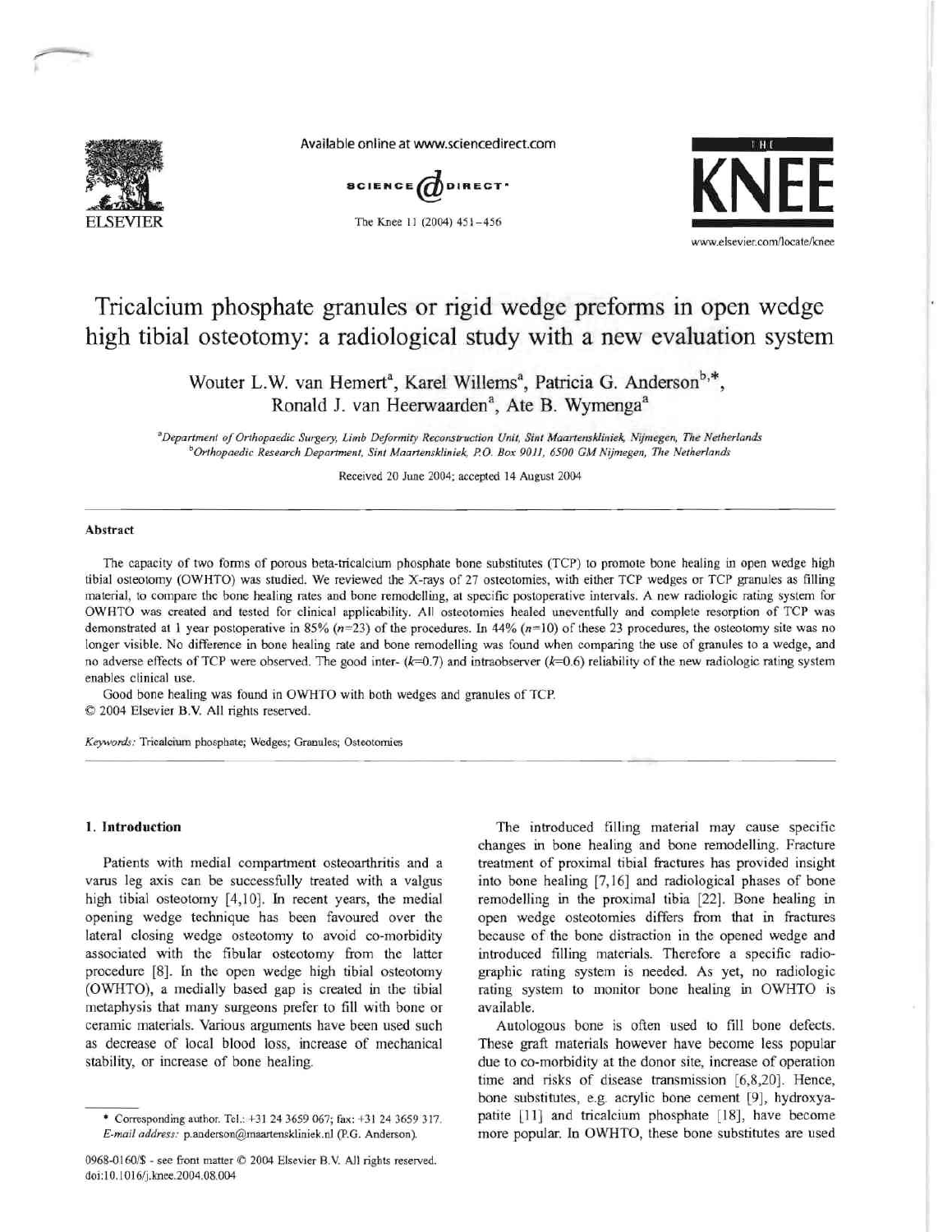

Fig. 1. OWHTO with Tomofix<sup>74</sup> (left), chronOS<sup>74</sup> wedge (middle) and granules (right).

by surgeons who assume that they enhance initial mechanical stability and that they shorten bone healing time, which enables early full weight bearing. This thereby shortens the time until fixation material removal.

Porous beta-tricalcium phosphate (TCP), when used as a bone substitute in orthopaedic surgery, has been shown to be osteoconductive and resorbable [21]. TCP granules and TCP wedges are available to fill the OWHTO bone gap (Fig. 1). The granules cover a large area of cancellous bone in the open wedge gap and provide a loose matrix for bone ingrowth. The bone wedges might add some mechanical stability but cover only part of the bone gap. However, by closing the wedge, they may prevent haematoma leakage, a mechanism proposed to enhance bone healing. Furthermore, bone ingrowth into the open porous, but densely structured wedges may be more difficult. Therefore, it remains uncertain whether bone healing and bone remodelling will be retarded if a rigid TCP wedge is used as OWHTO filling material instead of loose TCP granules.

The objective of this study was to compare bone healing and bone remodelling in OWHTO patients with bone gaps filled with TCP granules to that of patients treated with TCP wedges as well as to assess the clinical use of TCP in OWHTO. To monitor fracture healing, a new radiological rating system was designed and tested for inter- and intraobserver reliability to verify its clinical applicability.

## 2. Patients and methods

The X-rays of 27 patients who underwent an open wedge high tibial osteotomy for medial osteoarthritis of the knee between January 2000 and May 2001 were reviewed. In all cases, the open wedge gap was filled with TCP preforms (chronOS<sup>™</sup>—Synthes, Switzerland): in 16 patients in granular form and in 11 patients with rigid wedges. The mean age at surgery was 43 years (S.D. of the mean 10.5). None of the patients suffered from diseases disturbing bone healing and only three patients were regular tobacco smokers at the time of operation.

All OWHTO's were performed by one surgeon (AW) using a medial plate fixation (TomoFix<sup>™</sup>—Synthes) to stabilize the osteotomy. Pre-operative varus alignment ranged from 4° to 11° and correction of leg axis was aimed at 3° valgus in all patients. Immediately before plate fixation, the opened wedge gap was filled with TCP. Both the granules and the rigid wedges were impregnated with patient's own blood before insertion. The surgeon was asked which of the two types of TCP was easier to handle during surgery. The postoperative rehabilitation protocol consisted of 10-15 kg weight bearing for 6 weeks, after which full weight bearing was allowed as tolerated.

Conventional AP and lateral X-rays were acquired immediately after surgery and at 6 weeks, 3, 6, and 12 months, postoperatively. For each radiograph, the bone remodelling phase was determined independently by two investigators using the new rating system (Table 1). Bone

| Table 1 |                       |
|---------|-----------------------|
|         | Dhacer of remadelling |

|                | Phase in article     | McKibbin                       | Explanation                                                                               |
|----------------|----------------------|--------------------------------|-------------------------------------------------------------------------------------------|
| 0              | Direct postoperative | Inflammation                   | Haematoma                                                                                 |
| 1              | Vascular phase       | Soft callus                    | Osteopenic bone,<br>rounded osteotomy sites,<br>clear distinction between<br>TCP and bone |
| $\overline{2}$ | Calcification phase  | Soft and Hard<br>callus        | Whitening of sites and<br>blurred distinction<br>between TCP and bone                     |
| 3              | Osteoblastic phase   | Hard callus.<br>remodelling    | Distinction between TCP<br>and bone slightly visible,<br>though healed osteotomy          |
| 4              | Consolidation phase  | Hard callus<br>and remodelling | Full reformation, though<br>osteotomy recognizable,<br>no TCP                             |
| 5              | Full reformation     | Remodelling                    | No sign of osteotomy                                                                      |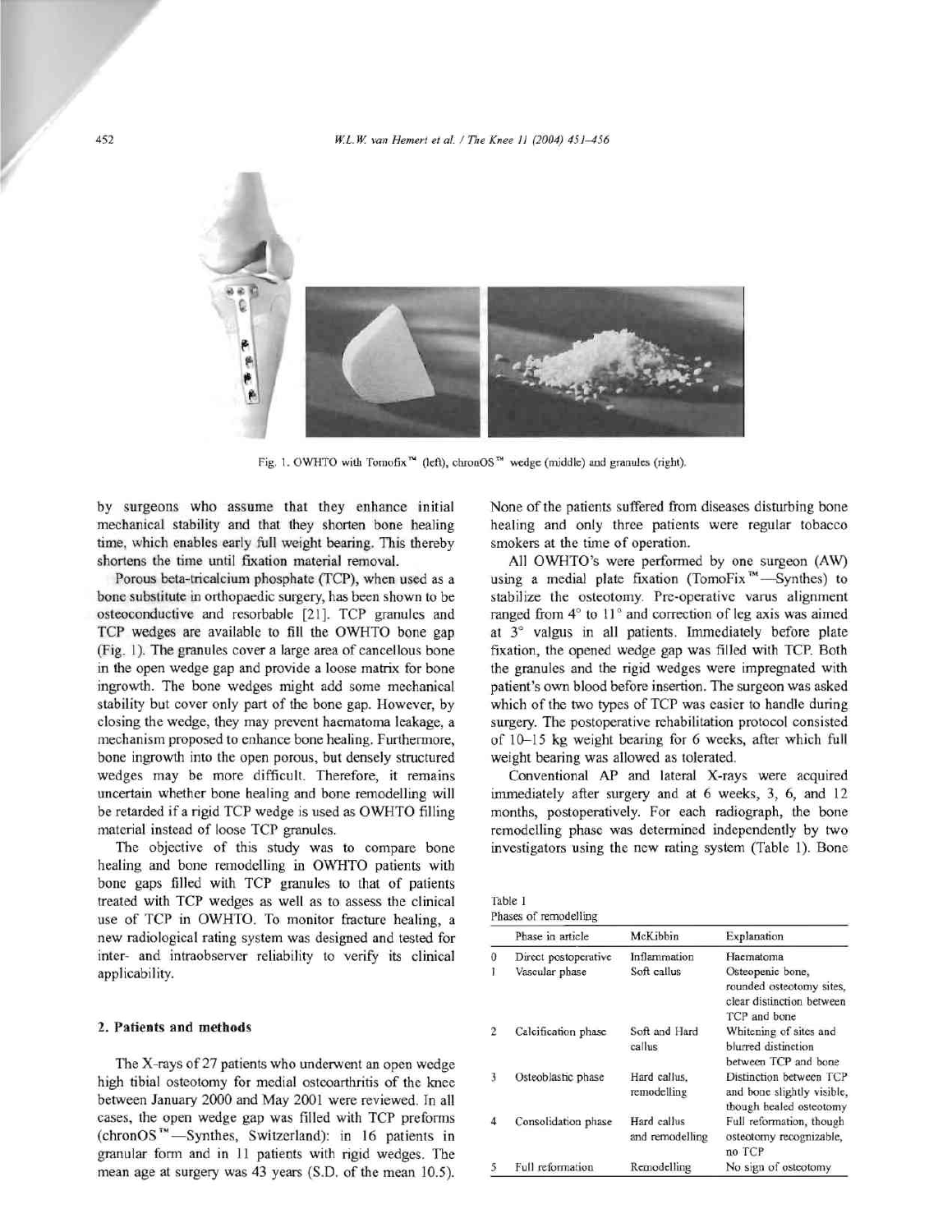union was defined as grade 4 or above. Complete reformation is defined as the diminishing of the osteotomy gap with the full resorption of the TCP. The time to full remodelling was noted. A chi-square analysis was used to evaluate differences in bone healing between the two different types of TCP implants at the various time intervals. Alpha was set at 0.05.

## 2.1. Tricalcium phosphate

Tricalcium phosphate (chronOS<sup>7M</sup> -Synthes) is a synthetic and phase pure porous beta-tricalcium phosphate ceramic. β-TCP is resorbed in vivo by osteoclasts [13]. Its interconnecting pore structure with 70% total open porosity and a pore size ranging from  $100$  to  $500 \mu m$  is in a range which allows vascularisation [15] and bone ingrowth [3]. The smaller pores in the range of  $1-10 \mu m$  are more suitable for fluid flow and diffusion to improve the metabolic environment [22].

## 2.2. The radiologic rating system

The rating system to monitor bone healing was modified from an existing fracture healing system described by McKibbin [11]. It consists of five stages (Table 1). The vascular phase typically has osteopenic bone and sharpened to rounded osteotomy sites, and with the bone filler used in this study the TCP can be easily differentiated from the bone (Fig. 2). In the calcification phase, callus formation and calcium deposition causes whitening of the edges of the osteotomy and the edges of the filling material become blurred as a first sign of resorption. Typical for the osteoblastic phase is the cloudy bone formation above the whitened osteotomy sites and the decrease of visibility of the TCP. In the consolidation phase, the bone is healed; however, the osteotomy site is still recognizable as the TCP filling material has not yet full been resorbed. Full reformation is reached when the filling material is not visible anymore and the osteotomy is hardly visible as a sign of radiological full resorption.

## 2.3. Reproducibility of the radiologic rating system

The radiographs were classified by two investigators (WH and KW) at three different times. The first round was used to practice with the new rating system. During this round, the sequence of the radiographs was known to the investigators. The second round was performed 1 month later and at that time each investigator was blinded to the patient's name as well as to the sequence of the radiographs. The same protocol was used for the third round which was held 2 weeks later. These scores for each radiograph provided the basis for inter- and intraobserver reliability. Interobserver reliability was determined for each follow-up interval of every patient as well as the agreement whether in a follow-up sequence the next radiograph showed a similar bone healing phase or advancement when compared to the previous.

Interobserver variability as well as the intraobserver variability during the first, second and third rounds was determined using Cohen's kappa. Interpretation of these values was according to the guidelines described by Landis and Koch [12]: A kappa value between 0.21 and 0.4 corresponds to a fair agreement. A value between 0.41 and 0.6 represents moderate agreement and values between 0.61 and 0.8 indicate substantial agreement. A value above 0.81 is considered to be almost perfect.

# 3. Results

The radiographs of 16 osteotomies using TCP granules as a bone substitute and those of 11 osteotomies using a TCP wedge could be evaluated. All 27 procedures were performed without any complications during or after the operation. The performing surgeon preferred a wedge type of TCP if he was able to choose, due to difficulties in properly positioning the granules in the gap created by the opened wedge. At clinical evaluation, there were no wound healing problems, no non-unions, no loss of corrections, and no infections. Specific properties of the two groups are



Fig. 2. Radiologic follow-up of OWHTO with TCP at 6 weeks, 3, 6 and 12 months intervals.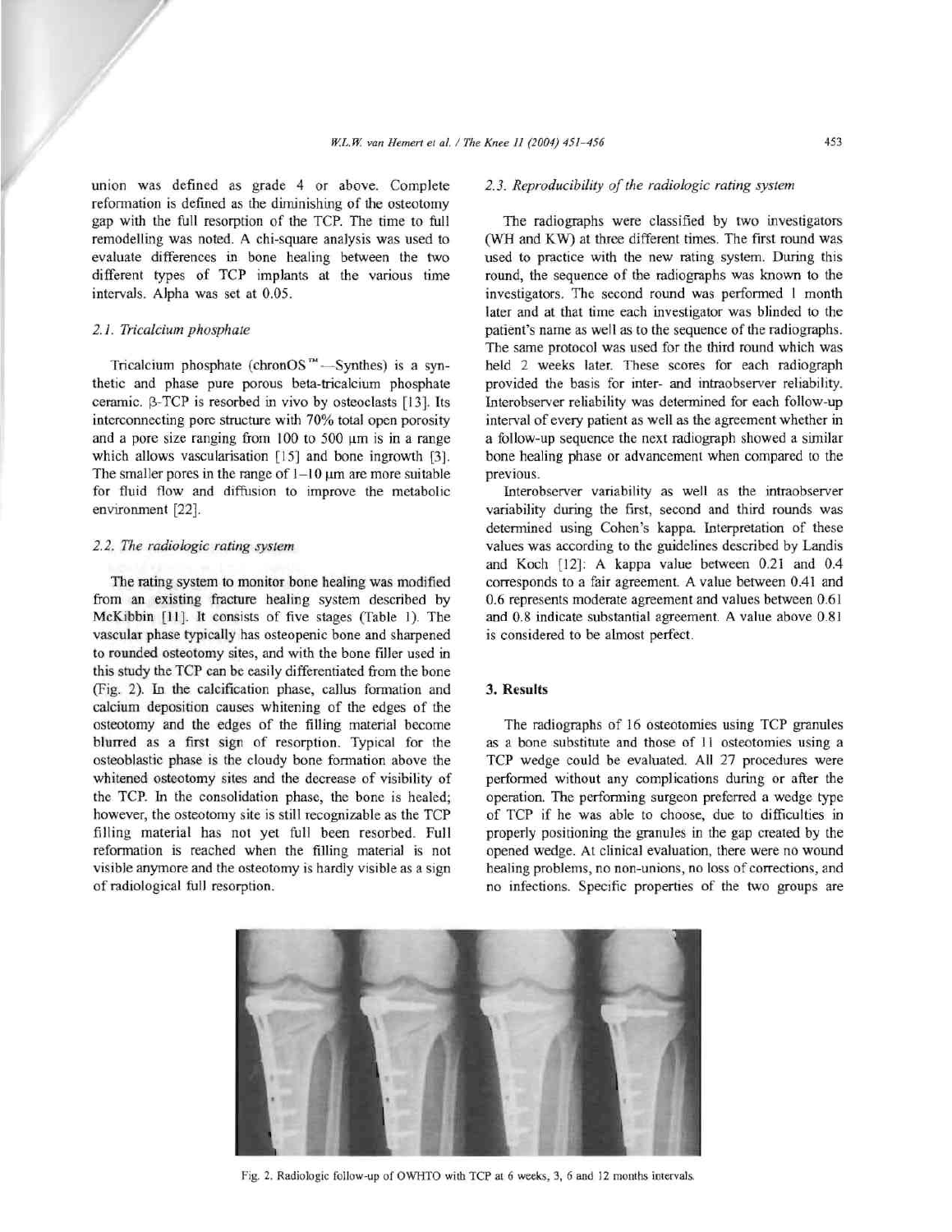| Table 2                           |  |
|-----------------------------------|--|
| Specific properties of TCP groups |  |

| Group                          | <b>Sex</b>                                       | Resorption<br>of TCP | Mean<br>age | Size of<br>osteotomy |
|--------------------------------|--------------------------------------------------|----------------------|-------------|----------------------|
| TCP solid<br>wedge<br>$(n=11)$ | Male 55%<br>$(n=6)$                              | 82%                  | 43          | $91\% > 5$ mm        |
|                                | Female 45%<br>$(n=5)$                            |                      |             |                      |
| TCP granules<br>$(n=16)$       | Male 69%<br>$(n=11)$<br>Female 31%<br>$(n=5)$    | 87%                  | 42          | $87\% > 5$ mm        |
| Overall<br>$(n=27)$            | Male $63%$<br>$(n=17)$<br>Female 37%<br>$(n=10)$ | 85.2%<br>$(n=23)$    | 43          | $89\% > 5$ mm        |

presented in Table 2; sex, age and size of the osteotomy are similar for the two groups.

During the first round of evaluations of all radiographs, almost perfect agreement was reached  $(k=0.8)$  whereas the investigators reached substantial agreement both during the second  $(k=0.6)$  and third rounds  $(k=0.7)$ . The intraobserver reliability for the two investigators is presented in Table 3.

As shown in Table 4, after 12 months the TCP was no longer visible in 85%  $(n=23)$  of the patients X-rays. In 44  $(n=10)$  of the 23 osteotomies, no sign of the osteotomy was visible (Fig. 2). As shown in Fig. 3 and Table 5, the bone union rate in both groups progressed gradually. Union of OWHTO's filled with TCP did not depend on sex, age or the size of the osteotomy. Also, no retarded bone healing was found in the three patients who smoked. No significant difference in union between the osteotomies with wedges and the osteotomies with granules could be demonstrated  $(p=0.164)$ .

## 4. Discussion

All of the performed osteotomies with stable fixation and filling of the osteotomy gap with porous tricalcium phosphate healed without complications, (i.e., infection or non-union) within 12 months of the operation. In 85% of the osteotomies, the TCP preforms were not visible on the radiographs at 12 months. They could thus be considered to be remodelled. No difference in osteotomy healing or TCP remodelling was found between the group of granules and the group of solid wedges: however, pre-shaped wedges improved the ease of handling.

| lable 5 |  |                                             |  |
|---------|--|---------------------------------------------|--|
|         |  | Kappa scores for intra-observer reliability |  |

| Rounds compared  | Ist investigator | 2nd investigator |  |  |
|------------------|------------------|------------------|--|--|
| First and second | 0.53             | 0.6              |  |  |
| First and third  | 0.53             | 0.57             |  |  |
| Second and third | 0.62             | 0.59             |  |  |

| Table 4                                      |  |
|----------------------------------------------|--|
| Progress of union of TCP treated osteotomies |  |

| <b>ETORIOS</b> OF MINUT OF TWO HORIOG OSCOVIOLING |               |               |               |               |  |  |
|---------------------------------------------------|---------------|---------------|---------------|---------------|--|--|
| Grade                                             | 6 weeks       | 3 months      | 6 months      | 12 months     |  |  |
|                                                   | $48\% (n=13)$ | none          | none          | none          |  |  |
|                                                   | $52\% (n=14)$ | $56\% (n=15)$ | none          | none          |  |  |
|                                                   | none          | $41\% (n=11)$ | $52\% (n=14)$ | $15\%$ (n=4)  |  |  |
| 4                                                 | none          | $3\% (n=1)$   | $44\% (n=12)$ | $48\% (n=13)$ |  |  |
|                                                   | none          | none          | $4\%$ (n=1)   | $37\% (n=10)$ |  |  |

To our knowledge, no radiologic rating system to monitor bone healing in open wedge osteomies has been reported. For this study, such a system was developed for radiological evaluation of bone healing. The process of bone healing, which in fact is continuous, was divided into five phases according to the system used by McKibbin [16] to enable postoperative monitoring at the intervals used in clinical practice. A rating system based on standard AP and lateral radiographs enables universal application and comparison between studies. However, the system is not designed to correlate specific phases to stability of bone union as this was found to be unreliable for fracture healing classification with AP and lateral radiographs [7]. The descriptions of the distinct phases which would be clear to both clinicians and radiologists was chosen to improve interobserver agreement.

Observer agreement of radiologic measurements may be unreliable which has been reported in different papers [1,2,19]. Whelan et al. [22], however, measured substantial inter- and intraobserver agreement in a study on radiological assessment of the bone healing in tibial fractures. On two separate occasions 8 weeks apart, they independently assessed the radiographs of 30 patients with tibial shaft fractures that had been treated by intramedullary fixation. The interobserver agreement was expressed by Cohens kappa, and ranged from 0.57 to 0.89. Among the variables examined, the number of cortices bridged by bone appeared to be a reliable and easily measured radiological variable. For the radiologic rating of the osteotomy gaps created during OWHTO, rating in specific phases of bone healing proved to be clinically applicable according to guidelines



Fig. 3. Difference of union rate between TCP granules and wedges.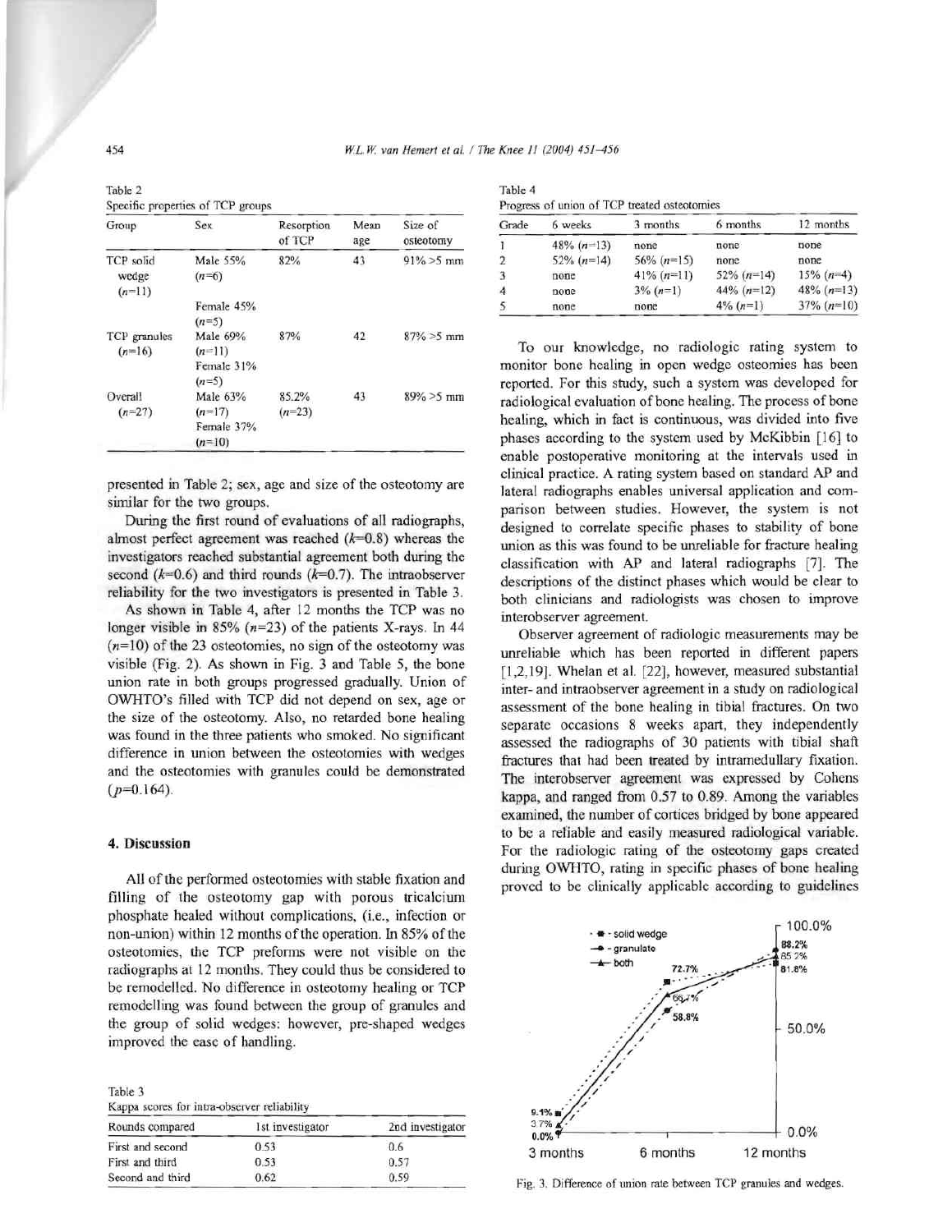| Grade | 6 weeks      |              | 3 months     |               | 6 months      |                | 12 months    |              |
|-------|--------------|--------------|--------------|---------------|---------------|----------------|--------------|--------------|
|       | Granules     | Wedge        | Granules     | Wedge         | Granules      | Wedge          | Granules     | Wedge        |
|       | $44\% (n=7)$ | $55\% (n=6)$ |              |               |               |                |              |              |
|       | $56\% (n=9)$ | $45\% (n=5)$ | $56\% (n=9)$ | 55% $(n=6)$   |               |                |              |              |
|       |              |              | $44\% (n=7)$ | $36\% (n=4)$  | $56\% (n=9)$  | $45\%$ $(n=5)$ | $12\% (n=2)$ | $18\% (n=2)$ |
| 4     |              |              |              | $9\%$ $(n=1)$ | $38\% (n=6)$  | 55% $(n=6)$    | 50% $(n=8)$  | 45% $(n=5)$  |
|       |              |              |              |               | $6\%$ $(n=1)$ |                | $38\% (n=6)$ | $36\% (n=4)$ |

| Table 5                                                                        |  |
|--------------------------------------------------------------------------------|--|
| Progress in radiological bone healing phases in time (in percentage per group) |  |

described by Landis and Koch [12]. The results of inter- and intraobserver agreement found in the present study are satisfying, since the observers reached substantial agreement both during the second  $(k=0.6)$  and third rounds  $(k=0.7)$ .

The good resorption and remodelling of the TCP that was used in the present study has been previously reported. In an in vivo study in a non-human primate evaluating the safety and efficacy of a novel local bone harvesting technique in the spine, Steffen et al. [21] demonstrated the complete integration of TCP cylinders with newly formed bone and resorption in 80% of the study population after 6 months. In a clinical study, Muschik et al. [17] used the same TCP granules as those inserted in the granules group of patients to achieve dorsal spondylodesis in adolescent idiopathic scoliosis and observed complete remodelling of TCP based on X-ray and CT measurements after 8 months. This is consistent with the results of the patients in the granules group (Fig. 3). Resorption and remodelling of the TCP wedges has not been evaluated previously in a biomechanical or clinical study. In the present study, no difference in resorption or remodelling capacity for the solid wedge preform was found as compared to the granules.

The resorption and remodelling properties are attributed to the chemical composition and the interconnecting pore structure and pore size of the TCP used in this study. In another study, significant bone formation was seen as early as 3 weeks and bone ingrowth paralleled tricalcium phosphate resorption [5]. The authors found that after 1 year, the new bone and the tricalcium phosphate were remodelled into a bone tissue that was indistinguishable from the normal bone on radiological and histological examination [5]. These results are confirmed in our study by the disappearance of 85% of the tricalcium phosphate, on studied radiographs from both implant groups after 1 year.

The use of different bone substitutes in OWHTO has been previously described. However, these studies lack a standardized radiological follow-up as well as details regarding bone healing at different intervals. In a clinical study using acrylic bone cement as bone substitute, Hernigou et al. [9] reported good results in a large series of 245 valgus producing osteotomies. A 5-year survival of 94% of the performed OWHTO's is reported. A disadvantage of the use of the acrylic bone cement, which is mainly used to provide initial stability, is the exothermic setting reaction which might harm the living bone tissue and both the missing porosity and lack of resorption. Recently,

Koshino et al. [11] reported on the use of porous hydroxyapatite in OWHTO for 21 cases. The use of this non-resorbable ceramic bone substitute resulted in excellent 7-year follow-up results. At 12-16 weeks, trabecular continuity was observed at the osteotomy site on radiographs. We believe that the synthetic, osteoconductive and resorbable bone substitute used in this study provides an excellent alternative to other methods described above. Furthermore, the use of autologous bone graft from the iliac crest which is often accompanied with serious co-morbidity issues involving pain and risk of infection [6,8,20] is prevented.

It is important to note that tricalcium phosphate, whether using granules or a wedge, is not intended for load bearing and therefore an OWHTO should always be supported by an internal or external fixation method. For optimal results, an implant with angle stable screws should be used to bridge the osteotomy gap [14]. TCP must be used in a mechanically stable environment otherwise it cannot remodel into bone.

Lobenhoffer et al. [14] used in their study no filling material and radiographic full consolidation was also observed in corrections up to 12°. This raises the question whether a bone substitute is necessary. Prospective randomized studies should be preformed to compare the use of TCP and leaving the gap open. The maximum wedge size that can heal with TCP is not yet defined. As the used TCP wedges are currently only available for up to 13°, we use bone grafts for corrections exceeding this amount.

In conclusion, TCP implants such as the chronOS™ wedges and granules can be successfully used as bone substitutes in open wedge high tibial osteotomies with a plate with angle stable screws. Our hypothesis that TCP granules offer a larger contact area for newly formed bone and could stimulate a faster vascularisation, remodelling and consolidating of the osteotomy was not confirmed by our results. There was no significant difference in healing time between the TCP granules or wedge preforms. The new classification for healing of the open wedge osteotomies of the tibia was reliable for comparison of the results of the two bone substitutes.

#### Acknowledgement

The authors would like to thank Thierry Stoll, Synthes Biomaterials in Bettlach, Switzerland, for the development